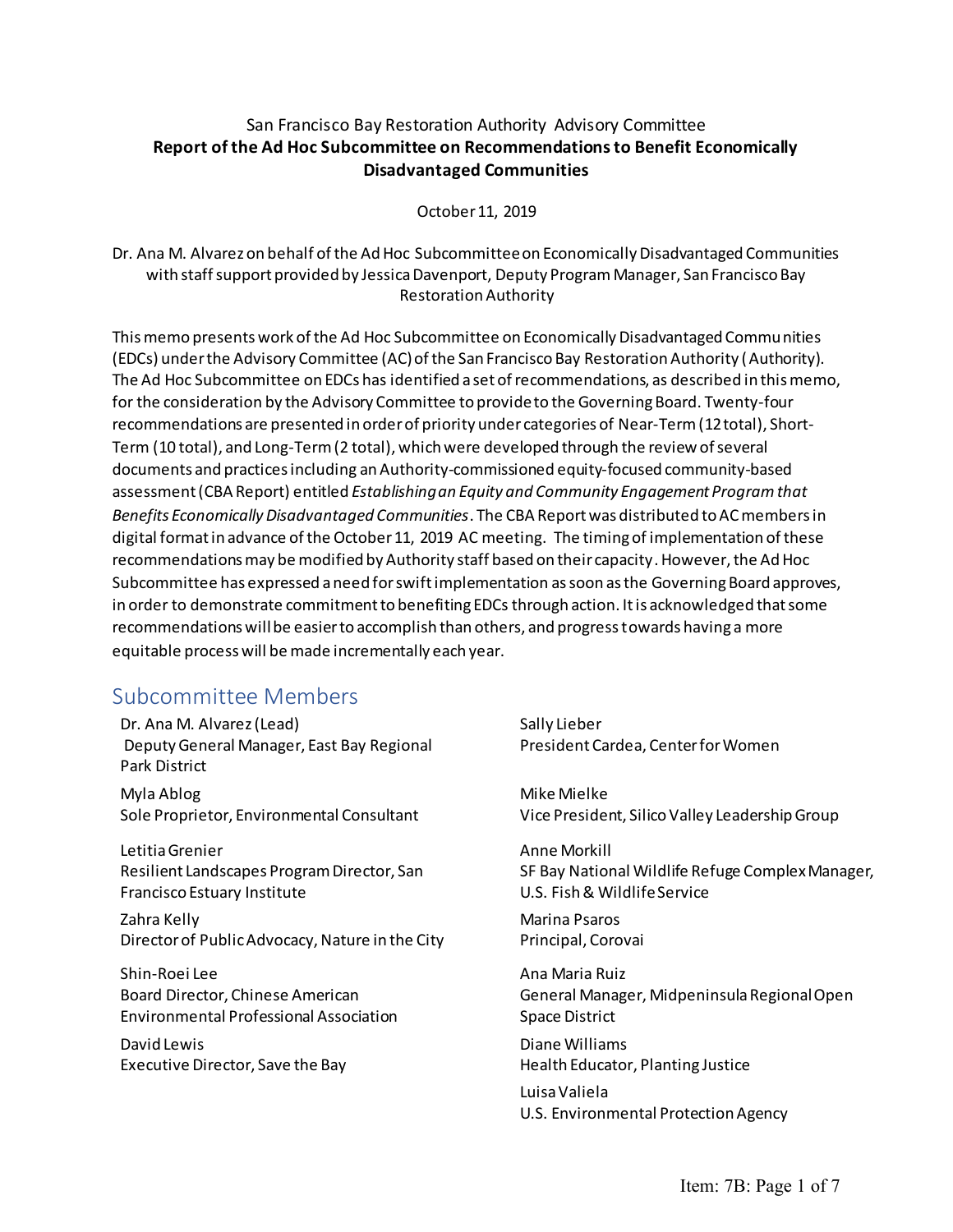## Scope & Method

The Advisory Committee defined the scope of work as prioritizing projects that benefit EDCs. The Ad Hoc Subcommittee on EDCs (Subcommittee) took on the following tasks from October 2018 to October 1, 2019 based on the scope of work identified by the AC:



- Reviewed the feedback and recommended actions presented by the Environmental Justice Panel and follow-up document prepared by Authority staff with input from AC members.
- Met to develop near-term recommendations on most pressing needs (i.e., for the upcoming third grant round) and define the Subcommittee's role of screening the consultant's ideas prior to presenting them to the AC.
- Reviewed a draft of the CBA Report.
- Met to review best practices from others, including the Greenlining Institute, Asian Pacific Environmental Network (APEN), and Portland Metro Parks; hear a presentation by the equity consultant on the CBA Report and discuss the findings; and rank the CBA recommendations based on feasibility and impact through a mapping exercise.
- Met for a working session to screen recommendations for consistency with the Authority's mission, identify gaps, and solicit priorities.
- Conducted an online survey to better understand priorities, identify gaps, and categorize recommendations with respect to timing (near-term, short-term and long-term).
- Reviewed, coalesced, and prioritized ideas to develop recommendations herein.

# Background and Timeline

The overarching goal of the Ad Hoc Subcommittee on EDC is to develop recommendations on what steps the Authority should take to achieve Measure AA's goal of prioritizing projects that benefit economically disadvantaged communities. Work to date has included:

- **June 2018 – Environmental Justice (EJ) Panel** Three EJ experts, including members of community-based organizations(Phoenix Armenta, Anthony Khalil, and Douglas Mundo), provided insights and suggestions regarding how the Measure AA grant program can better engage with and serve EDCs at the June 29, 2018 AC meeting.
- **August 2018—EJ Panel Follow-Up Document.**Authority staff prepared a follow-up document to the Environmental Justice Panel with input from AC members.
- **September 2018 – Equity Performance Measure**. The Recommendationsfrom the Advisory Committee to the Governing Board on Performance Measures and Annual Report Format, presented at the Sept. 21, 2018 Governing Board meeting, included the performance metric "Percentage of projects providing benefits to economically disadvantaged communities".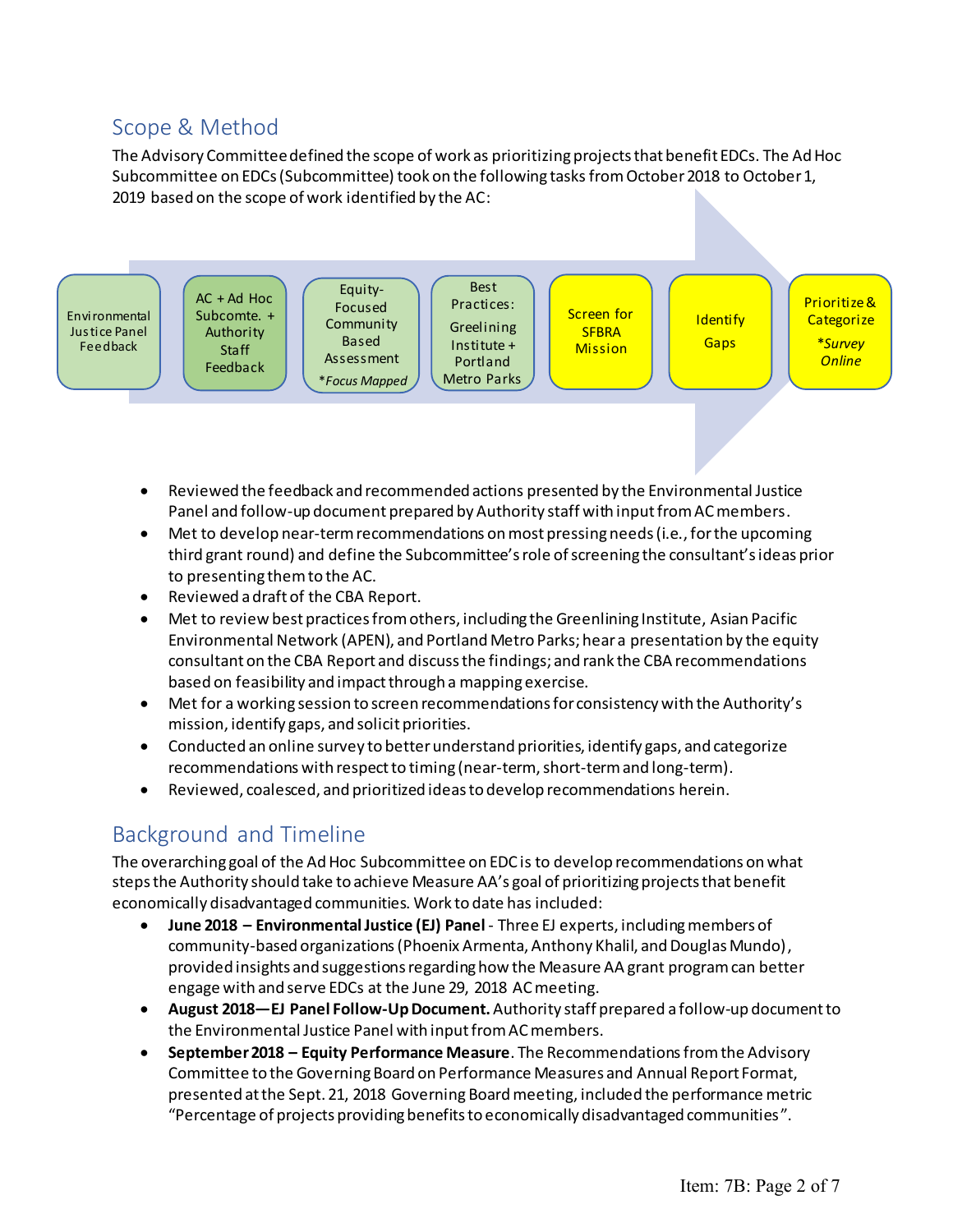- **October 2018 – Formation of the Subcommittee.** Authority staff presented a Proposal to Develop a Community Engagement Program for the San Francisco Bay Restoration Authority. Rather than endorse the proposal, the AC decided to forma Community Engagement / EDC Ad Hoc Subcommittee. This occurred at the October5, 2018 AC meeting.
- **February 2019 – Hiring of Equity Consultant.** The Authority allocated \$25,000 to hire an Equity Consultant to establish both immediate recommendations for the next round of grant applications and long-term recommendations for the grant program. The consultant was tasked to:
	- $\circ$  Identify recommendations, opportunities and challenges associated with the Authority's overall approach for integrating racial and environmental justice into its operations over the life of Measure AA;
	- o Identify gaps in the Measure AA grant program related to serving and engaging economically disadvantaged, or frontline communities; and
	- o Recommend approaches, strategies and actions for addressing those gaps
- **February 15, 2019 – Ad Hoc Subcommittee Meeting #1.** The Subcommitteemetto develop near-term recommendations on most pressing needs (i.e., for the upcoming third grant round) and define the Subcommittee's role of screening the consultant's ideas prior to presenting them to the AC.
- **March 2019– Brainstorming on Near-Term Recommendations.** Equity consultant, Nahal Ghoghaie Ipakchi, led a brainstorming session conducted by the to identify potential recommendations for benefiting EDCsthat could potentially be incorporated in the Authority's third grant round.

**June 2019 – Staff Update on Grant Round 3.** At the June 28, 2019 Advisory Committee meeting, Authority staff noted that they had made a recommendation to the Governing Board to modify Round 3 solicitation by extending the application due date for Round 3 to give applicants more time, as suggested by equity experts, and adding a reference to tips for meaningful community engagement.

- **August 27, 2019 – Draft CBA Report Provided to the Ad Hoc Subcommittee.**
- **August 30, 2019–Ad Hoc Subcommittee Meeting #2.** The Subcommittee reviewed best practices from others, including the Greenlining Institute, Asian Pacific Environmental Network (APEN), and Portland Metro Parks; heard a presentation by the equity consultant on the CBA Report and discussed the findings; and ranked the CBA recommendations based on feasibility and impact through a mapping exercise.
- **September 19, 2019–Ad Hoc Subcommittee Meeting #3.** The Subcommittee met for a working session to screen recommendations for consistency with the Authority's mission, identify gaps, and solicit priorities.
- **September 25, 2019 – Online Survey.** Subcommittee members completed a survey help prioritize and categorize the recommendations that are summarized in this report as well as identify gaps.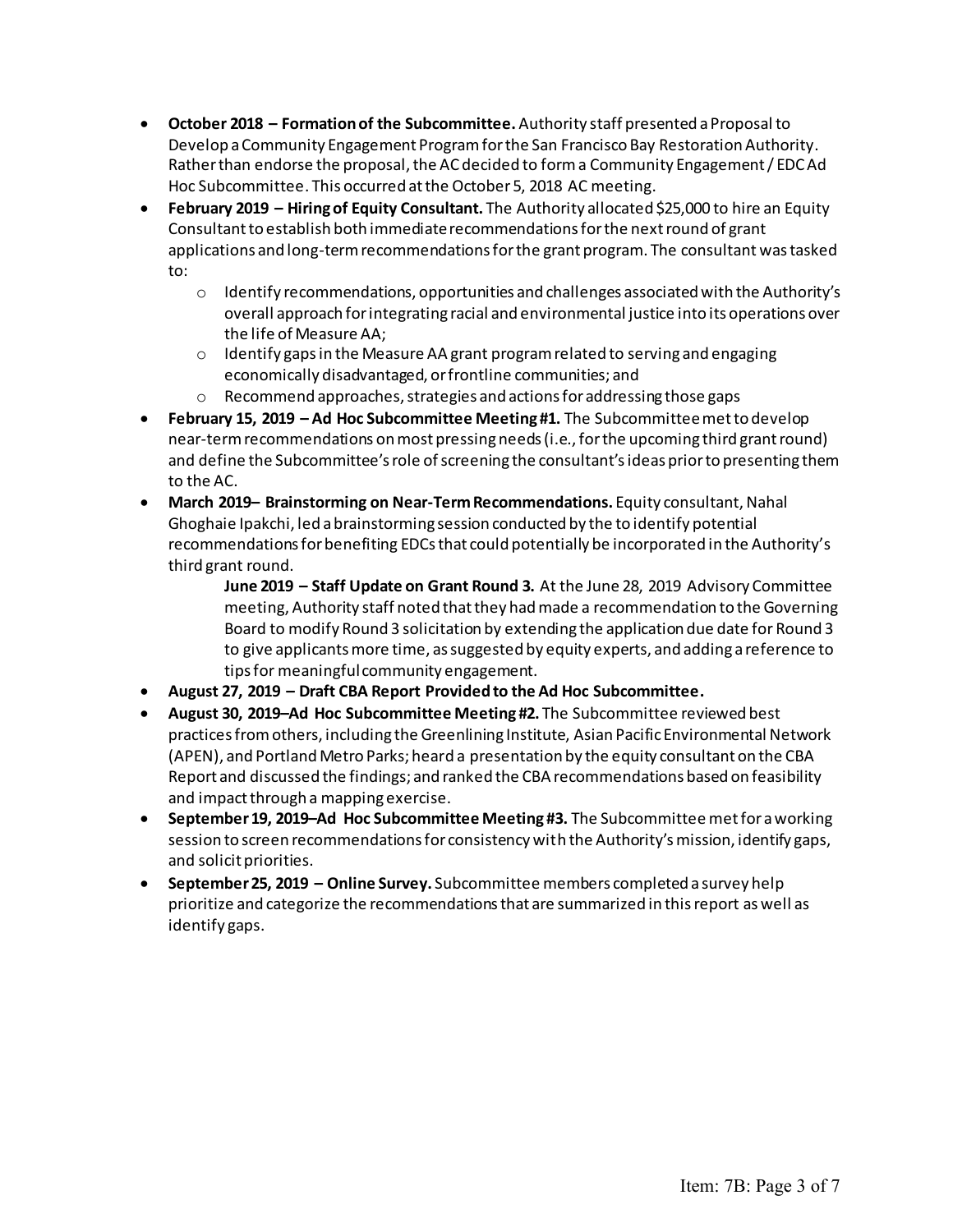## Recommendations

The CBA Report identified 17 recommendations organized into five thematic areas. Most of the se recommendations also include several tasks to support implementation. A survey of EDC Ad Hoc Subcommittee members along with meeting discussions were used to categorize and prioritize the CBA Report recommendations and identify additional recommendations. The priority recommendations are organized below based on an implementation timeline. If the recommendations are from the CBA Report the number of the recommendation is noted in parentheses; if the recommendation was from the Ad Hoc Subcommittee outside of the CBA Report the recommendation is noted as '(Cmte)'.

## Near-Term – 6 to 12 Months

**1.1 Request a Letter of Inquiry** prior to submitting grant application (Cmte)**.** 

The Authority will allow prospective applicants for grant funding the opportunity to submit a letter of inquiry to determine if the proposed project is ready for funding and would make a strong application. If a project is not determined to have the basis for a strong application, the Authority will have the opportunity to provide feedback and guidance on how the project could become a better candidate for funding.

**1.2 Build trust** with community-based organizations and economically disadvantaged communities (Cmte)*.* 

> Any grantee receiving funding from Measure AA should be responsible for trust and community building

Trust building should be prioritized over capacity building, which may be better accomplished by environmental organizations.

#### **1.3 Conduct community outreach workshops** for prospective applicants(Cmte).

The Authority could offer community workshops for community-based organizations to inquire about application process and implementation expectations (intended outcomes).

### **1.4 Amend scoring criteria** to show stronger nexus/relationships with EDCs(Cmte + 14)**.**

Incorporate social and racial justice principles into required criteria (14).

Add specific scoring criteria for applicants to demonstrate that proposed projects have local community support and/or to demonstrate engagement with EDCs.

Community workshops could be explicitly required in the grant application to demonstrate engagement with communities and support for proposed project

Going beyond applicants demonstrating their projects are adjacent to EDCs.

**1.5 Authority Staff to develop an Implementation Plan** that provides more specific direction on how the recommendations will be implemented (Cmte).

**1.6 Visit economically disadvantaged communities**residing along the bay shoreline with the Governing Board, Advisory Committee, and Authority staff to better understand issues and potential opportunities (Cmte).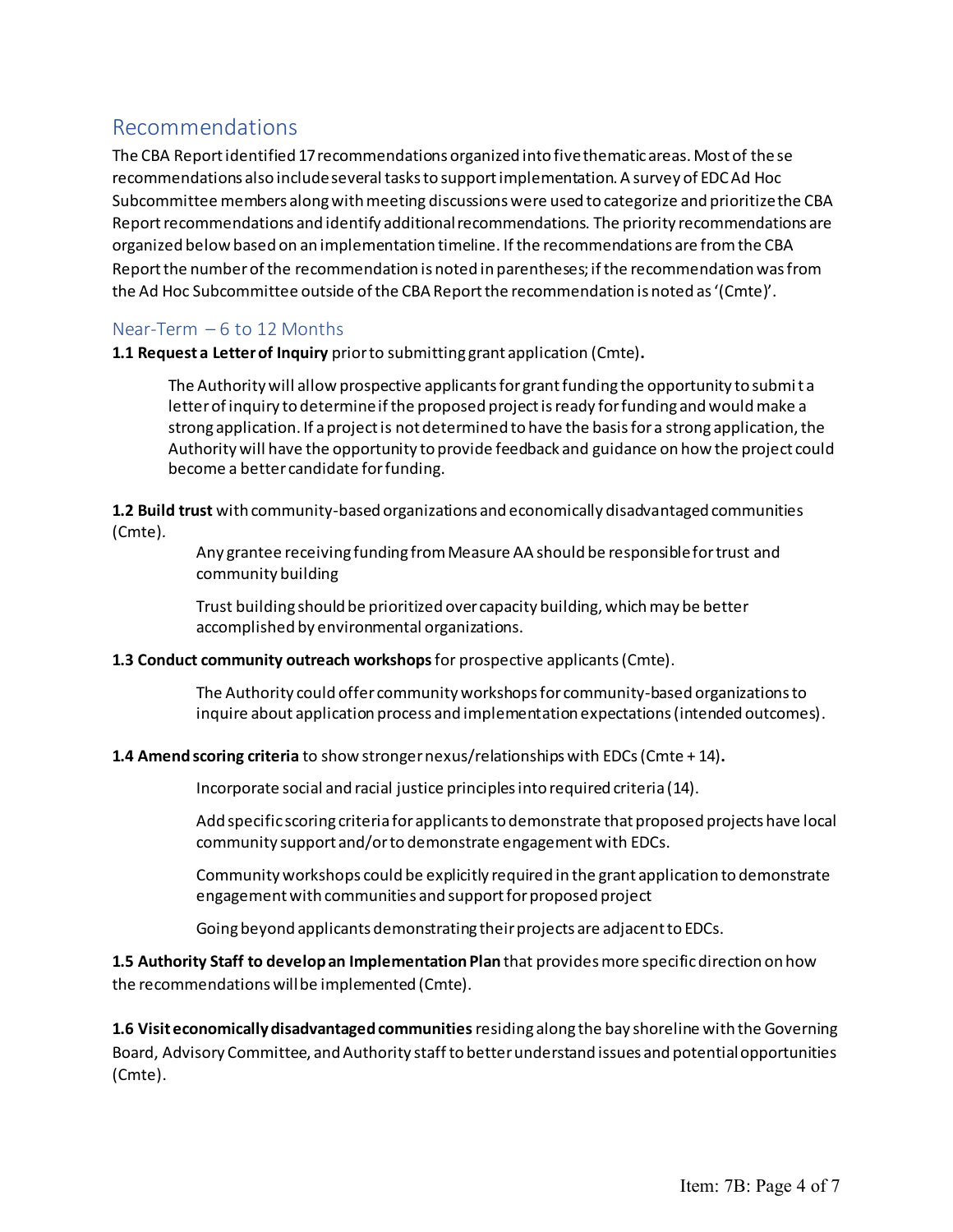**1.7 Foster partnerships** between community-based organizations and local government/implementing entities(Cmte).

**1.8 Examine the feasibility to extend compensation to community members and leaders** for their participation and contribution (Cmte).

**1.9 Create a document with a basic template of what's expected of applicants**(5.3), with examples of what a competitive proposal looks like, and how to implement the scoring criteria in order to help clarify eligibility requirements (5).

**1.10 Create an application checklist**for the applicantswith a roadmap/blueprint of what they need to have ready in order to fulfill the grant criteria written in plain and accessible language (7.3).

**1.11 Begin simplifying language and phrasing in Measure AA grant materials**. Phrasing and language of Measure AA can discourage smaller agencies and organizations from applying. The language needs to be concise and more inclusive (1).

**1.12 Enter all funded and potential EDC projects into EcoAtlas** as a project hub. Once these projects can be visualized, it will be easier for us and applicants to see if and how these projects can be consolidated or integrated with other bigger projects to achieve a higher level of benefits on a watershed scale. (Cmte).

### Short-Term – 1-2 Years

- **2.1 Seek more diverse and accurate representation** on the Authority's Advisory Committee, Citizen Oversight Committee and on the Governing Board (15).
- **2.2** More directly **involve community participants in the grant process** including guidance, development, implementation and scoring (15.1).
- **2.3 Develop a second, separate application track for small community groups.** Community groups should not have to compete against much more established organizations and larger agencies with the capacity and resources required to apply under the current process (9).
- **2.4** Prioritize building capacity of partners and applicants from historically underrepresented groups by **offering technical assistance to support first-time applicants** with navigating the process and eliminating barriers (11).
- **2.5 Leverage capacity by identifying community-based groups** with the administrative capabilities to partner with smaller and/or grass roots organizationsto apply for and manage a government restoration grants (Cmte).
- **2.6 Provide project planning assistance** to help local groups identify appropriate projects and habitat restoration goals (Cmte)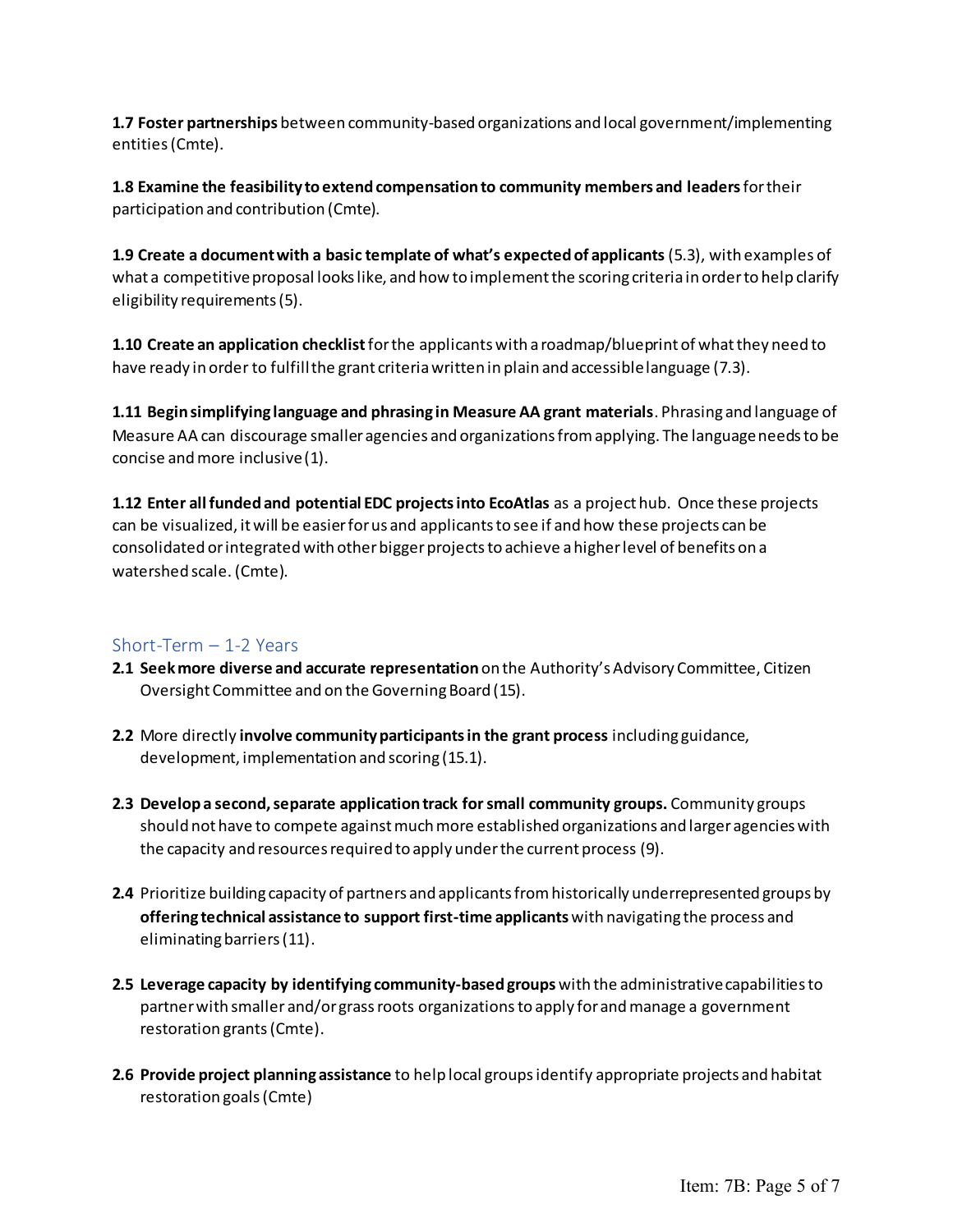- **2.7** Require or encourage **project applicants to engage communities** with a focus on disadvantaged communities during or prior to the design process (14.1).
- **2.8 Recognize community-based expertise** and confidence in genuinely community-led processes  $(14.2)$ .
- **2.9 Reevaluate budgets** to allow the true cost of community engagement (14.4).
- **2.10 Identify and work with community leaders who have already created a trusting relationship with the people in the community** (4.3)

### Long-Term – 3-5 Years

- **3.1 Establish a communications strategy** that fosters relevance through better understanding needs and priorities of underrepresented community groups (3).
- **3.2 Seek ways for the Authority funds to support work the community is already doing** or interested in doing. Meet with communitiesto identify how Measure AA funding can go to support their current and planned work (Cmte).

## Other Potential Recommendations

Other recommendations from the CBA report may be added or further evaluated, if desired by the Advisory Committee, but are not included in this initial set of recommendations. Also, while not identified as a top priority and presented in the above lists, the following CBA Report recommendations were of interestto some of the Ad Hoc Subcommittee members and can be further considered for inclusion by the Advisory Committee.

- Require partnerships with locally-based community groups and organizations to carry out education and outreach efforts (4).
- Reduce administrative burdens and reporting requirements wherever possible (7).
- Establish a communications strategy that fosters relevance through better understanding needs and priorities of underrepresented community groups (3)

## CBA Recommendations Potentially Beyond Authority's Scope, Require Further Consideration, or Were Not Prioritized

The following recommendations were not prioritized by any of the Ad Hoc Subcommittee members as they require further examination and could be further considered by the Advisory Committee:

- Promote intersectional engagement and emphasize projects that cut across disciplinary silos (6).
- Hire communications and outreach staff with above average cultural competency and sensitivity towards low-income communities of color (2).
- Hold committee meetings throughout the subregions of the Bay Area to promote inclusivity and diversity of perspectives (16).